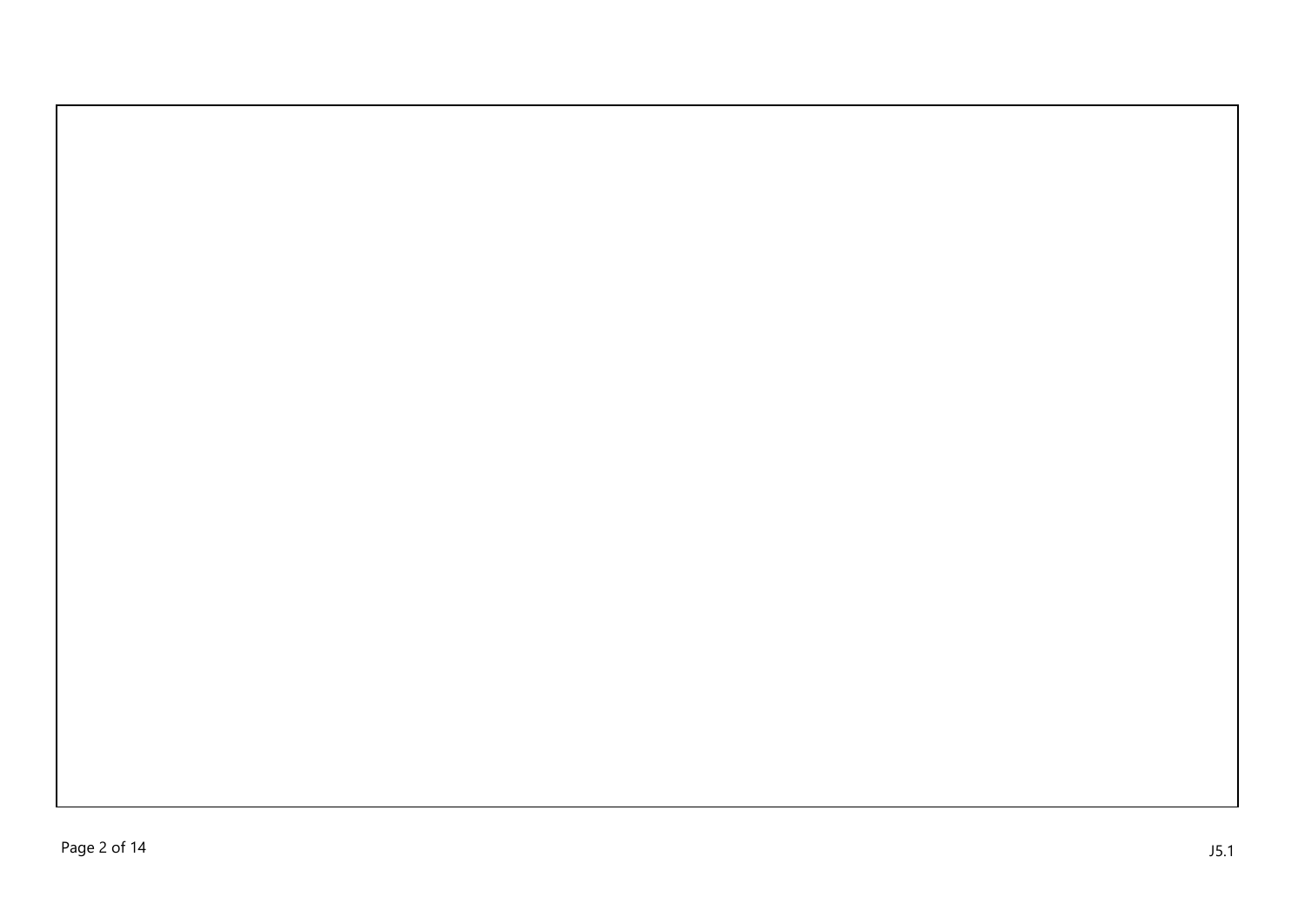| #                 | Island                               | House Name             | Name              | Sex         | National ID | ، ه ، ره<br>پر ، سرگ                     | ىئرىتر                               |
|-------------------|--------------------------------------|------------------------|-------------------|-------------|-------------|------------------------------------------|--------------------------------------|
|                   | ADh. Maamigili                       |                        |                   |             |             |                                          |                                      |
|                   | ADh. Maamigili                       | New Fresh              | Ahmed Gasim       | M           | A139782     | سروه ی ه<br>سر <i>و و</i> ترثیه          | رەرو ۋىرو                            |
| <b>B.</b> Dhonfan |                                      |                        |                   |             |             |                                          |                                      |
| $\vert$ 2         | B. Dhonfan                           | Dheydharuge            | Aishath Fazeema   | $\mathsf F$ | A245686     | دے پر و بے<br>قرقربحری                   | وكرمشكم وكالمح                       |
|                   | GA. Kanduhulhudhoo                   |                        |                   |             |             |                                          |                                      |
| 3                 | GA. Kanduhulhudhoo Javaahiru Vaadhee |                        | Ilhaam Hassan     | M           | A088503     | ئے قریر ترقم تیر                         | مرفرنرق برسكس                        |
|                   | HA. Vashafaru                        |                        |                   |             |             |                                          |                                      |
| $\vert 4 \vert$   | HA. Vashafaru                        | Gireethereyge          | Hassan Sinan      | M           | A290776     | ی در د د د<br>تر موجو مور                | ىرىكىش سونىرىش                       |
| L. Gan            |                                      |                        |                   |             |             |                                          |                                      |
| 5                 | L. Gan                               | Mathimaradhoo. Udhares | Moosa Hussain     | ${\sf M}$   | A249018     | ב ב ב ב - כ - 2<br>ב ב ב ב ב - ה ב ב ב - | وحث برستهر مثر                       |
| L. Kalaidhoo      |                                      |                        |                   |             |             |                                          |                                      |
| 6                 | L. Kalaidhoo                         | Ocean Villa            | Hassan Shameem    | ${\sf M}$   | A065206     | رم<br>مشاهیم محمد محمد                   | يركبش لمقروفة                        |
| L. Maavah         |                                      |                        |                   |             |             |                                          |                                      |
| 17                | L. Maavah                            | Hazaarumaage           | Abdulla Gasim     | ${\sf M}$   | A313556     | ر پر و پر ی<br>تر بع بوری                | مَدْهُ مَّرَاللَّهُ تَحْ - وَ        |
| M. Muli           |                                      |                        |                   |             |             |                                          |                                      |
| 8                 | M. Muli                              | Saima                  | Sanfa Ahmed Manik | F           | A274400     | سەرىخ                                    | سكس كالمرور ورادر                    |
|                   | R. Rasmaadhoo                        |                        |                   |             |             |                                          |                                      |
| 9                 | R. Rasmaadhoo                        | Chanbeyleege           | Ahmed Saamee      | ${\sf M}$   | A315654     | كوس كامرى                                | رەر ئەر                              |
| R. Vaadhoo        |                                      |                        |                   |             |             |                                          |                                      |
| $ 10\rangle$      | R. Vaadhoo                           | Aage                   | Moomina Abdulla   | F           | A235353     | پر ج                                     | وقروبتر كالهقرالله                   |
|                   | Sh. Komandoo                         |                        |                   |             |             |                                          |                                      |
| 11                | Sh. Komandoo                         | Nasheyman              | Mohamed Naeem     | ${\sf M}$   | A159427     | ىر يەر ھ<br>سرىشى <del>ر</del> ش         | ورەرو شھرو                           |
|                   | V. Keyodhoo                          |                        |                   |             |             |                                          |                                      |
| 12                | V. Keyodhoo                          | Beach Side             | Ahmed Azhad       | M           | A126967     | ھەممەر ئە                                | ג 2 ג 2 ג 2 ג 2<br>ג ג 2 ב ג ג ג ב ג |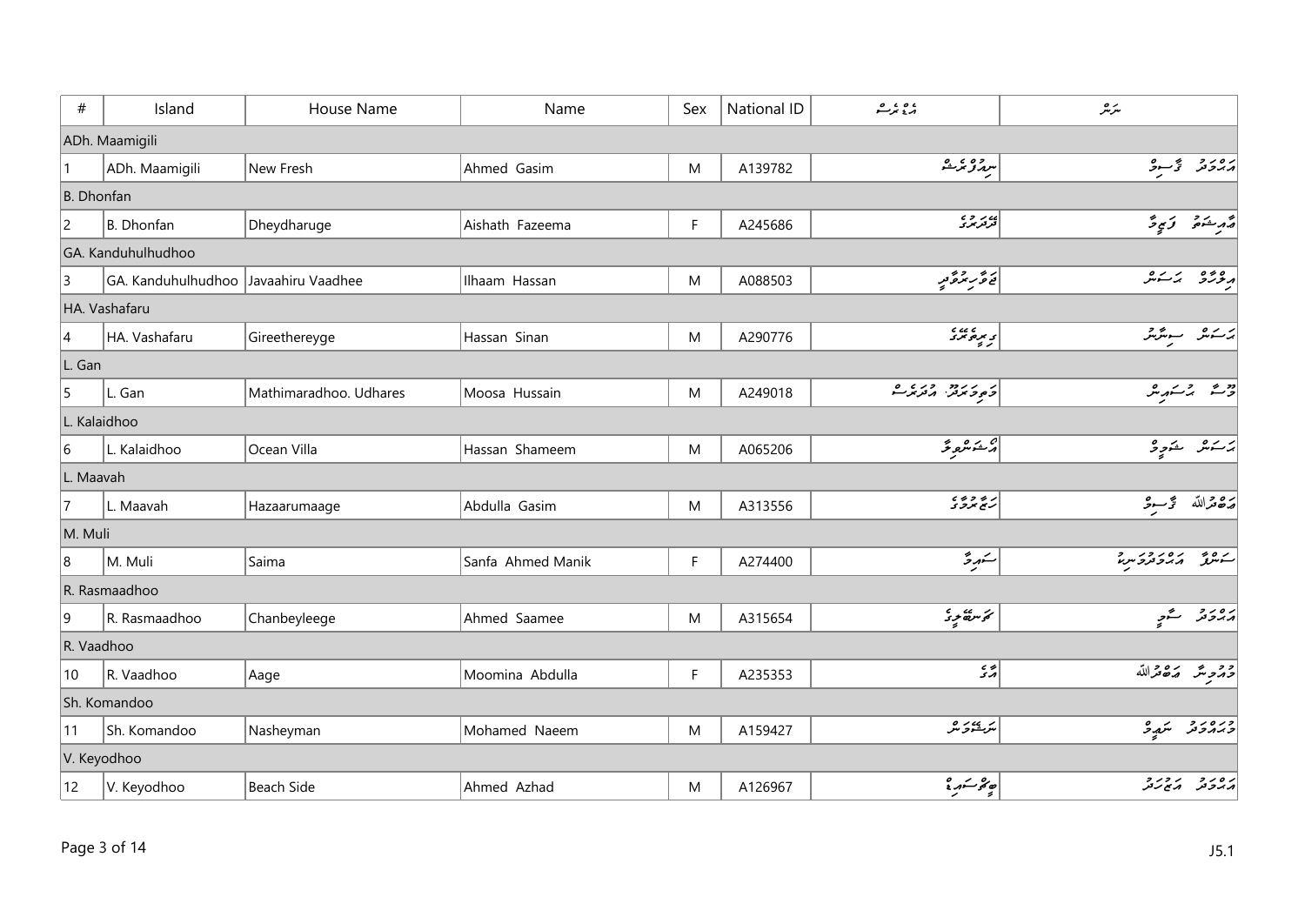|    | V. Rakeedhoo |                 |                       |           |         |                                         |                                              |
|----|--------------|-----------------|-----------------------|-----------|---------|-----------------------------------------|----------------------------------------------|
| 13 | V. Rakeedhoo | Aazaadhu        | Aminath Aboobakuru    | F         | A126847 | پر بر و<br>در سی تعر                    | 77777<br>أزوبترة                             |
| 14 | V. Rakeedhoo | Aazaadhu        | Aishath Ahmed Fulhu   | F         | A126848 | پر بر د<br>در سی تعر                    | و ده ده د و د و و و<br>د کار شوی د مار ترولو |
| 15 | V. Rakeedhoo | Alhivilaage     | Mausooma Ahmed        | F         | A126906 | <br>  مرعوقری                           | ر و دوءِ<br>وھاسوو<br>ەرەر د                 |
| 16 | V. Rakeedhoo | Alhivilaage     | Hussain Fahmee        | ${\sf M}$ | A250018 | ړېږو ژو                                 | يز ستهر شده و ترجيح به                       |
| 17 | V. Rakeedhoo | Anoanaage       | Khadeeja Ahmed        | F         | A126823 | لەتبەر                                  | زَمْرِيحٌ كَمَارُوْتَر                       |
| 18 | V. Rakeedhoo | Araakuri        | Arifa Mohamed         | F         | A126148 | لرمجرة ببر                              | ەتبىرىق<br>و ره ر د<br>تر پر تر تر           |
| 19 | V. Rakeedhoo | Athireege       | Ismail Ibrahim        | M         | A126912 | <br>  مەھوىيو ئە                        | ر عر و ده تر د                               |
| 20 | V. Rakeedhoo | Athireege       | Adila Ibrahim         | F         | A126914 | ر<br>د حومور                            | ړ دې ره پر د                                 |
| 21 | V. Rakeedhoo | Athireege       | Thahmeena Ibrahim     | F         | A126915 | ر<br>د حومور                            | وزويتر مقتربه                                |
| 22 | V. Rakeedhoo | Athireege       | Imran Ibrahim         | M         | A126916 | <br>  در هو مورځ                        |                                              |
| 23 | V. Rakeedhoo | Athireege       | Ibrahim Umaru         | M         | A126917 | ر<br>مرحومور                            | ەرھەتمەر 2<br>س<br>ەرىر                      |
| 24 | V. Rakeedhoo | Big Fish        | Ahmed Siraj           | M         | A126825 | <br> حوتو مشر                           | $rac{2}{3}$                                  |
| 25 | V. Rakeedhoo | <b>Big Fish</b> | Ameena Hassan         | F         | A144285 | ە ئەرىشە<br>ب                           | مَادِينٌ مَا يَسْتَمَسْ                      |
| 26 | V. Rakeedhoo | Brazil          | Ibrahim Zameer        | M         | A107070 | ە ئەيرى<br>                             | رەترىرو سەرتر                                |
| 27 | V. Rakeedhoo | Dhilshaadhuge   | Abdul Razzaq Adam     | M         | A096369 | و ه شگوند و <sup>ج</sup><br>مرگوشگوندی  | נס כס נס שם פנס<br>הסינה ינה של הינק         |
| 28 | V. Rakeedhoo | Dorency Villa   | Aishath Nisana        | F         | A399036 | م عمر مشروع محمد<br> <br>  عمر مرکز میر | أقمر منكفي المرستينكر                        |
| 29 | V. Rakeedhoo | Eagle Nest      | Ahmed Shiham          | ${\sf M}$ | A126880 | پر ئۇ شرىقى ھ                           | رەرە جەرمى                                   |
| 30 | V. Rakeedhoo | Eagle Nest      | Hareera Abdul Hakeem  | F         | A126881 | پر ئۇ شرىقى ھ                           | بریر ره ده در و                              |
| 31 | V. Rakeedhoo | Eagle Nest      | Saadhiya Abdul Muhsin | F         | A249807 | پروپر قيم                               |                                              |
| 32 | V. Rakeedhoo | Farudhaa        | Abdul Azeez Sulaiman  | M         | A126911 | ر و پر<br>تر برتر                       | גם כפגם בלתלים                               |
| 33 | V. Rakeedhoo | Femoaraage      | Adam Naseer           | M         | A126819 | ه ۵ پر د<br>او د بو د                   | پره سکېدنو                                   |
| 34 | V. Rakeedhoo | Femoaraage      | Ismail Naseer         | ${\sf M}$ | A126822 | ه ۵ پر و<br><b>او د</b> بور             | رىشۇر ئىر                                    |
| 35 | V. Rakeedhoo | Femoaraage      | Mohamed Naseer        | M         | A126828 | پر <i>م پر پ</i><br>  بو تر بو پر       | ورەرو شبرتى                                  |
| 36 | V. Rakeedhoo | Femoaraage      | Ahmed Ziyad           | ${\sf M}$ | A247565 | ء ۾ ۽ ۽<br>  و <del>د</del> برء         | د ۱۵ د حر پر پر د                            |
| 37 | V. Rakeedhoo | Finiroalhi      | Yahya Abdulla         | ${\sf M}$ | A126918 | وسرچرو                                  | برەپر رەمراللە                               |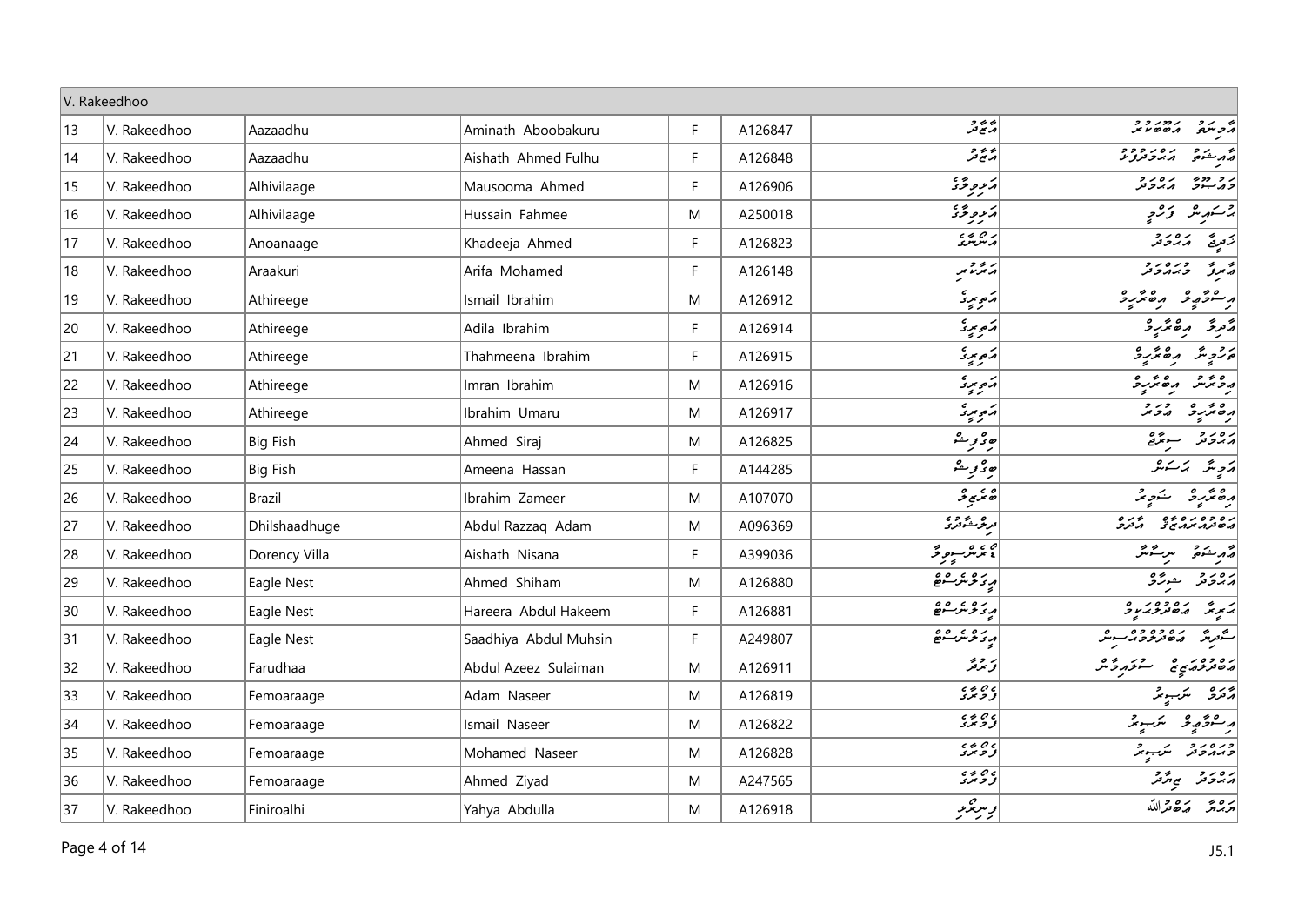| 38 | V. Rakeedhoo | Funamaage           | Ali Hassan             | M  | A126908 | و ر د د<br>توسرچ د                               | ړې پرېش                                                          |
|----|--------------|---------------------|------------------------|----|---------|--------------------------------------------------|------------------------------------------------------------------|
| 39 | V. Rakeedhoo | Funamaage           | Shahidh Ali            | M  | A250399 | و پر پر پر<br>توسر <del>ی</del> ر <sub>ت</sub> ح | ڪريز گرم                                                         |
| 40 | V. Rakeedhoo | Giraage             | Siyama Hussain         | F. | A126814 | ر مر<br>کا مگری                                  | سورة الاسكراني                                                   |
| 41 | V. Rakeedhoo | Giraage             | Hussain Samee          | M  | A247318 | تحييمون                                          | يز سنهر شر جميعتي المستحر                                        |
| 42 | V. Rakeedhoo | Giraage             | Raajiya Hassan         | F  | A364699 | و بو ء<br>و بور                                  | ترەپر ئەسەر                                                      |
| 43 | V. Rakeedhoo | Golden Moon         | Abdulla Rasheed        | M  | A062395 | ہ ہ ر ر و دو ہ<br>تح <b>ری</b> سرچ س             | مَدْهُ مَّرْسُومَّرْ                                             |
| 44 | V. Rakeedhoo | Golden Moon         | Hussain Muaz           | M  | A081006 | ہ ہ ر ر و دو ہ<br>تح <b>ری</b> سرچ س             | جر مشهر معرض وحريج و                                             |
| 45 | V. Rakeedhoo | Golden Moon         | Latheefa Abdulla       | F  | A126852 | ہ ور ورد و<br>تح <b>ری</b> سرچ س                 | تحجيوتر ضكاه تمرالله                                             |
| 46 | V. Rakeedhoo | Golden Moon         | Moomina Abdul Kareem   | F. | A126855 | ہ ور ودد و<br>تح <b>ری</b> سرچ س                 | כבב ה הסיניבטיקים                                                |
| 47 | V. Rakeedhoo | Gulzaaru Hiyaa      | Dawood Aboobakuru      | M  | A126862 | د ه ه پر د برگر<br>د څري تر برگر                 | پر دو و<br>تو پر تو<br>1 - 1 - 1 - 1<br>ג <i>ו</i> ם <i>ס</i> יג |
| 48 | V. Rakeedhoo | Gulzaaru Hiyaa      | Nazim Dawood           | M  | A126863 | و ه و و د و<br>د نومځ مرر دگر                    | پر دو و<br>تر <i>هر</i> تر<br>سَّنْعِرْ حَرْ                     |
| 49 | V. Rakeedhoo | Gulzaaru Hiyaa      | Khadeeja Ibrahim       | F  | A126864 | و ه په و<br>د نوم مربرگ                          | زَمدِيَّ<br>س<br>مەھترىرى                                        |
| 50 | V. Rakeedhoo | Gulzaaru Vaadhee    | Hareera Ahmed          | F  | A126867 | و ه پر د محمد پر<br>د نومځ مرغ پر                | برىيەتتە<br>ەر دىر                                               |
| 51 | V. Rakeedhoo | Gulzaaru Vaadhee    | Shaheema Ibrahim       | F  | A126871 | و ه و بو و د تور<br>د نژيخ مرگور                 | ەرھەترىر <sup>9</sup><br>ے کے ر <sup>م</sup> حہ ک                |
| 52 | V. Rakeedhoo | <b>Haazal House</b> | Mohamed Shareef        | M  | A120042 | پەر ەر دەر                                       | و ر ه ر د<br>تر پر تر تر<br>شەھرى                                |
| 53 | V. Rakeedhoo | <b>Haazal House</b> | Aminath Shareef        | F  | A149237 | پەرەر دەر                                        | پ <sup>و</sup> پر سرچ<br>م<br>ے مور<br>م                         |
| 54 | V. Rakeedhoo | Haazal House        | Azlifa Shareef         | F  | A252856 | پەرە روپە<br>رىج بۇرۇپ                           | شەمرۇ<br>ىر چ <sub>م</sub> وتر                                   |
| 55 | V. Rakeedhoo | Heyzleen            | Idrees Hussain         | M  | A126840 | بر چ <sub>مح</sub> بشر                           | ىر قرىبە مە<br>س                                                 |
| 56 | V. Rakeedhoo | Heyzleen            | Najumaa Idrees         | F  | A126844 | ،، ه پر پر<br>س                                  | سرديح                                                            |
| 57 | V. Rakeedhoo | Heyzleen            | Aminath Sheeza         | F. | A247599 | ئەنج مۇيىگە                                      | أثر جريئتمو<br>سنبوجج                                            |
| 58 | V. Rakeedhoo | Hiyaleege           | Mariyam Mohamed        | F  | A126895 | رېز پوت <sup>ې</sup>                             | و رە ر د<br><i>د بر</i> گرىز<br>ر ه ر ه<br><del>د</del> بربرگ    |
| 59 | V. Rakeedhoo | Hiyaleege           | Ahmed Aboobakuru       | M  | A126896 | رېز پوت <sup>ې</sup>                             | נחינים<br>גם סיטיב<br>پر ور و                                    |
| 60 | V. Rakeedhoo | Hiyaleege           | Khadeeja Ahmed         | F  | A126897 | رېزىر                                            | برور و<br>تزمرچَّ                                                |
| 61 | V. Rakeedhoo | Hiyaleege           | Ashiya Fahmee          | F  | A126900 | رېزېږ                                            | وگە شەدىگر<br>م<br>توريح                                         |
| 62 | V. Rakeedhoo | Hiyaleege           | Ismail Athif           | M  | A126901 | رېزىپە <sup>ي</sup>                              | برحوثه ومجوز                                                     |
| 63 | V. Rakeedhoo | Huzeyliya           | AHMED SHAMMAKH SHAREEF | M  | A235337 | دي <sub>مري</sub> ر<br>رسم مرير                  | رەر دېم دەۋر ئەيرۇ                                               |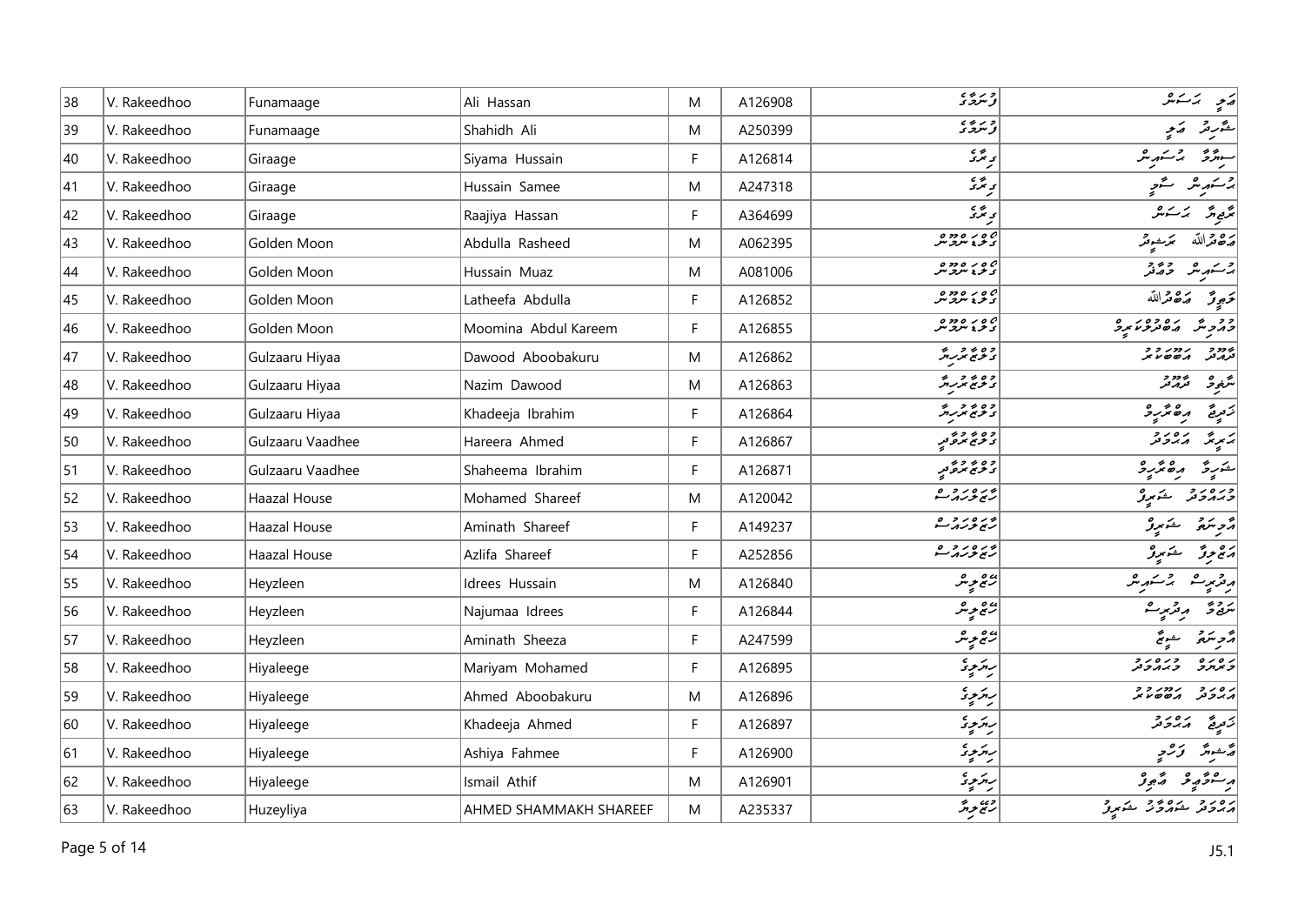| 64 | V. Rakeedhoo | Huzeyliya         | Abdulla Shareef        | M  | A250383 | دیم عروش                                     | پرځتمرالله څ <i>ومونو</i>                                  |
|----|--------------|-------------------|------------------------|----|---------|----------------------------------------------|------------------------------------------------------------|
| 65 | V. Rakeedhoo | Irumatheege       | Huzama Moosa           | F  | A135646 | ېر بر دې<br>بر برد م <sub>و</sub> ر          | دیږی دوسته                                                 |
| 66 | V. Rakeedhoo | Light House       | Adam Maniku            | M  | A126816 | خرج ئەزم                                     | پر ده ر<br>پر ترو <del>و</del> سربا                        |
| 67 | V. Rakeedhoo | Light House       | Fathimath Ibrahim      | F. | A126818 | خەرقە ئەرقى                                  | ژوده مقتر                                                  |
| 68 | V. Rakeedhoo | Light View        | Hussain Mohamed        | M  | A096905 | تزره ود                                      | وكرمر ورودو                                                |
| 69 | V. Rakeedhoo | Light View        | Ramiza Sulaiman        | F  | A126813 | ב הפיקידים<br>המפיקידים                      | ترويج سنؤرقر                                               |
| 70 | V. Rakeedhoo | <b>Light View</b> | Adam Hussain           | M  | A249379 | خرموه دد                                     | وره چرک پر                                                 |
| 71 | V. Rakeedhoo | Magoogasdhoshuge  | Ahmed Rashad           | M  | A077620 | ر دور ۲۵۰۰ و ٤<br>تر ی ی کسوفرمری            | رەر دىرىدى<br>مەروىس ئىرىشەتر                              |
| 72 | V. Rakeedhoo | Magoogasdhoshuge  | Ali Rasheed            | M  | A126892 | ر دور _ ہے و ۽<br>تر ي ي سسور مري            | أەكىم ئىم ئىشوقر                                           |
| 73 | V. Rakeedhoo | Magoogasdhoshuge  | Hussain Rasheed        | M  | A246858 | ر دور ۱۵ پو و د<br>۲ ژ ژ کسونورو             | رحم المستحر المتحر المستحر                                 |
| 74 | V. Rakeedhoo | Magoogasdhoshuge  | Amjadhu Rasheed        | M  | A246864 | ر دد ر_ه پر و ء<br>تر ی ی سستمبر دی          | رەر دېگرىشون<br>در تارىخ                                   |
| 75 | V. Rakeedhoo | Magoogasdhoshuge  | Hassan Zareer          | M  | A247166 | ر دد بر ۱۵ پر و د<br>تر ی ی سسوترمری         | <br> پرستمبر ہے پر پر                                      |
| 76 | V. Rakeedhoo | Manzil            | Abdul Haris Idrees     | M  | A022594 | 5 ئىرى پى                                    | رەدە ئورگىرۇ مەرگىرى                                       |
| 77 | V. Rakeedhoo | Manzil            | Hussain Fahumee        | M  | A053406 | ځ شمېر څه                                    | يزحكم وترجي                                                |
| 78 | V. Rakeedhoo | Meeranmaage       | Aminath Rasheeda       | F  | A126875 | ج پر ۵ پر ی                                  | مەمەسىمى ئىكە ئىگە                                         |
| 79 | V. Rakeedhoo | Minivan Asseyri   | Sulaiman Aboobakuru    | M  | A121224 | حەسرى مەركەت<br>مەركە مەركەت مىس             | בלגלים נמנים                                               |
| 80 | V. Rakeedhoo | Minivan Asseyri   | Hafeeza Sulaiman       | F. | A126757 | و سره سره ده شومر                            | يَرْرٍ هُمْ السَّخْرَ مِرْدَّ سْر                          |
| 81 | V. Rakeedhoo | Minivan Asseyri   | Abdul Muhusin Sulaiman | M  | A126824 | ا <i>د</i> سره شمکره کشور<br>مربع شمکره کشور | رە دە دە بەھ بەر دە بەھ<br>مەھەر <i>بەر بەر بەر ئە</i> بار |
| 82 | V. Rakeedhoo | Moonlight         | Adam Saamiy            | M  | A126830 | ومرتزرة                                      | پژره<br>د ترو<br>ستجمو                                     |
| 83 | V. Rakeedhoo | Murangamaage      | Adam Sobah             | M  | A247508 | و ر<br>تر تر سر کر د                         | بەۋە<br>پەر ە<br>مەنىرى                                    |
| 84 | V. Rakeedhoo | Murangamaage      | Ahmed Shakeeb          | M  | A247511 | د بر بر د و ،<br>تر بر بیر تر د              | رەرد خىرە                                                  |
| 85 | V. Rakeedhoo | <b>Nares</b>      | Sajid Mohamed          | M  | A249367 | متزبر م                                      | ه و دره دو                                                 |
| 86 | V. Rakeedhoo | Narugis Villa     | Abdul Samad Hussain    | M  | A075870 | ىئرىزى <sub>ر</sub> سى <sub>مو</sub> ىخە     | ره وه رر و و حسکه ش                                        |
| 87 | V. Rakeedhoo | Night Rose        | Adam Naseer            | M  | A046314 | سَمَدٍ جَدْعَتْهِ                            | أركرو الكرسوس                                              |
| 88 | V. Rakeedhoo | Night Rose        | Aminath Adam           | F  | A126873 | يئد ۾ عمرت                                   | ړځ ښه<br>پور ہ<br>مرکز                                     |
| 89 | V. Rakeedhoo | Night Rose        | Ahmed Iklal            | M  | A249368 | سَمَهِ عَقْرَ كَ                             | رەرد مىگو                                                  |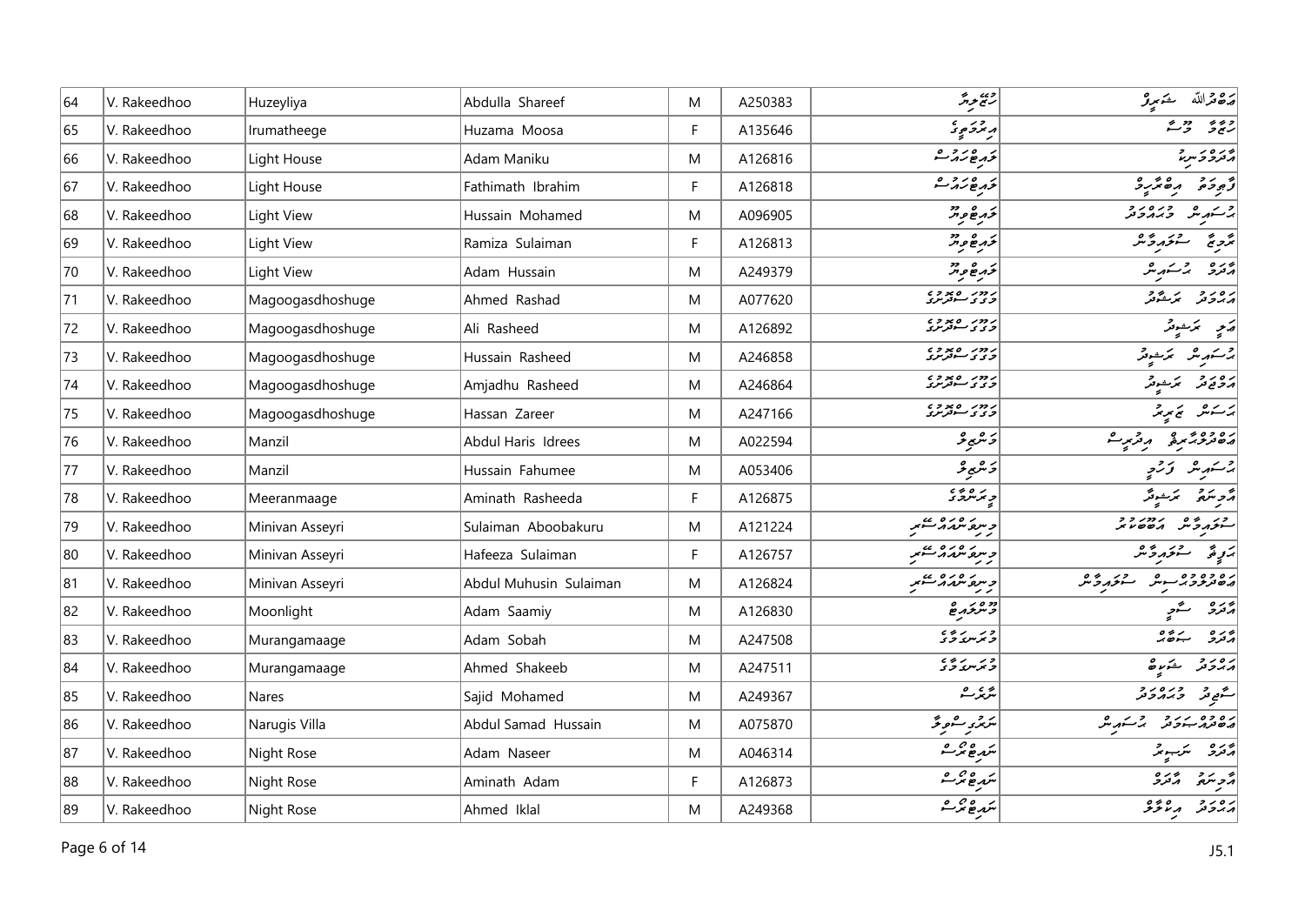| 90  | V. Rakeedhoo | Rizna Manzil       | Umar Ali               | M | A104574 | ىرىج ئىز چە ھېرى بى | أور و المحمو                         |
|-----|--------------|--------------------|------------------------|---|---------|---------------------|--------------------------------------|
| 91  | V. Rakeedhoo | <b>Sunset View</b> | Mariyam Ameena         |   | A126838 | سەمىر شەھ ورتر      | دەرە ئەجىگە                          |
| 92  | V. Rakeedhoo | Tharividhaage      | Abdul Jaleel           | M | A126851 | پر بر بر تر د       | ر ە دەر د                            |
| 93  | V. Rakeedhoo | <b>Udhares</b>     | Ahmed Rasheed          | M | A127354 | دېږې ه              | رەرو كەشىر                           |
| 94  | V. Rakeedhoo | Venus              | Abdul Latheef Sulaiman | M | A126812 | امويترثه            | ر ه د ه د په و<br><i>شۇم</i> ۇش      |
| 95  | V. Rakeedhoo | Venus              | Solih Niyaz            | M | A126854 | ءِ سَرَتْہ          | ستحرش<br>سرگرمج                      |
| 96  | V. Rakeedhoo | Venus              | Aishath Ibrahim        |   | A126872 | ءِ سَرَتْہ          | أمام شوه ما محرب                     |
| 97  | V. Rakeedhoo | Venus              | Niyasha Abdul Latheef  |   | A377241 | ءِ سَرَتْہ          | ر ٥ ۶ ٥ ٥ ر<br>در ۱۵ درج و<br>سرگرشگ |
| 98  | V. Rakeedhoo | Venus Villa        | Ahmed Nizam            | M | A246913 | ءِ سَرَسْهُ ء مَّرَ | پر ژبر ژ<br>سرچوگر                   |
| 99  | V. Rakeedhoo | Villa De Light     | Nooh Mohamed           | M | A064998 | وقحه وَ مَره        | دده وره رو<br>سربر وبرمرونر          |
| 100 | V. Rakeedhoo | Villa De Light     | Abdulla Naashid        | M | A235333 | موقحه و محرم هو     | 2000 الله<br>سرٌرشہورؒ               |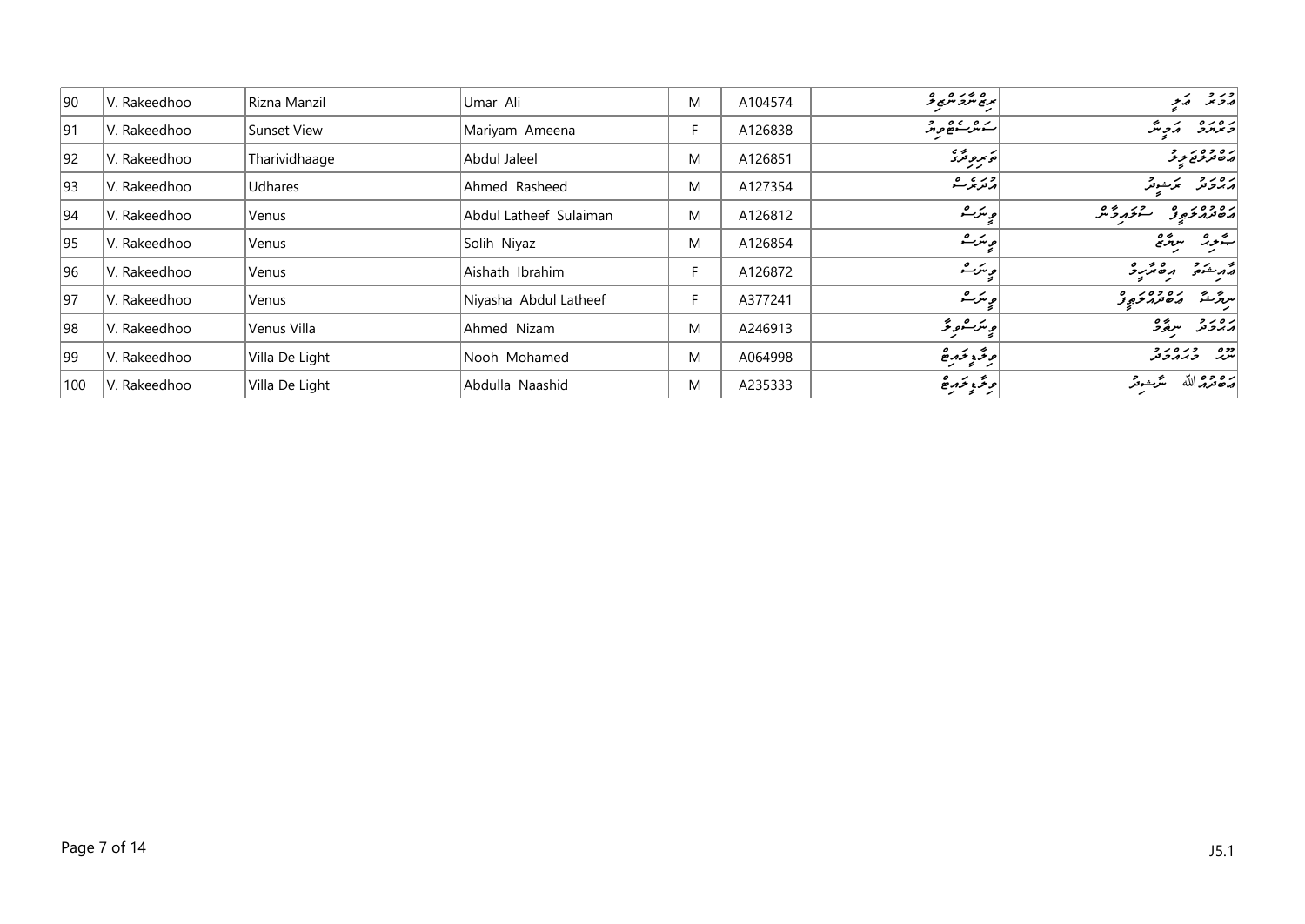## *w7qAn8m? sCw7mRo>u; wEw7mRw;sBo<*

| ' مرمر | 'يئرىثر: |
|--------|----------|
|        |          |
|        |          |
|        |          |

## *w7q9r@w7m> sCw7qHtFoFw7s; mAm=q7 w7qHtFoFw7s;*

| ىر تە | $\mathcal{O} \times$<br>$\sim$ | $\sim$<br>. . | لترنثر |
|-------|--------------------------------|---------------|--------|
|       |                                |               |        |
|       |                                |               |        |
|       |                                |               |        |

| انترنثر: | $^{\circ}$ | يبرهر | $^{\circ}$<br>سرسر |
|----------|------------|-------|--------------------|
|          |            |       |                    |
|          |            |       |                    |
|          |            |       |                    |

| ىر ھر: | $^{\circ}$ | $^{\circ}$<br>, | o <i>i</i> |
|--------|------------|-----------------|------------|
|        |            |                 |            |
|        |            |                 |            |
|        |            |                 |            |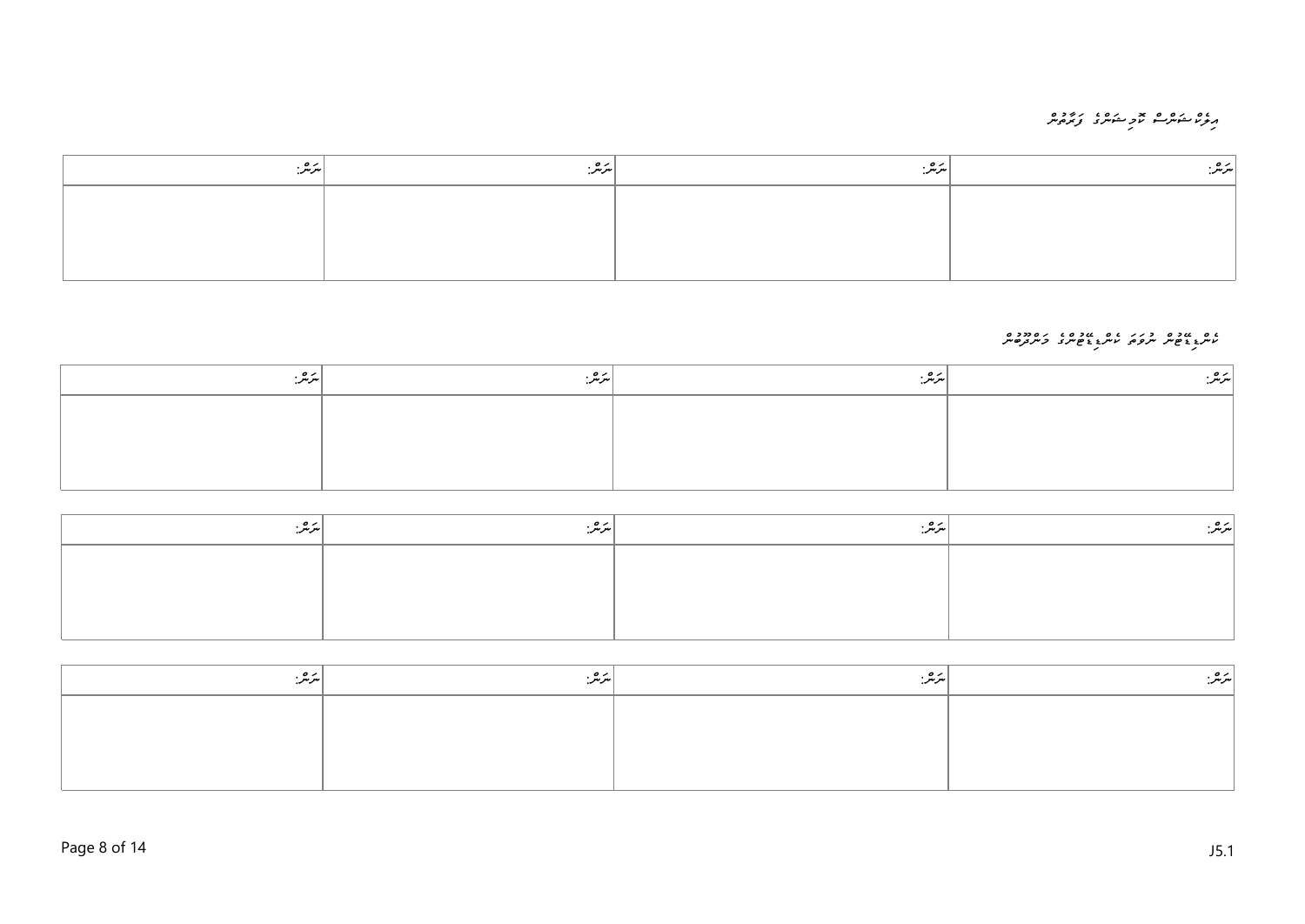| يره. | ο. | ا ير ه |  |
|------|----|--------|--|
|      |    |        |  |
|      |    |        |  |
|      |    |        |  |

| <sup>.</sup> سرسر. |  |
|--------------------|--|
|                    |  |
|                    |  |
|                    |  |

| ىئرىتر. | $\sim$ | ا بر هه. | لىرىش |
|---------|--------|----------|-------|
|         |        |          |       |
|         |        |          |       |
|         |        |          |       |

| 。<br>مرس. | $\overline{\phantom{a}}$<br>مر مىر | ىرىر |
|-----------|------------------------------------|------|
|           |                                    |      |
|           |                                    |      |
|           |                                    |      |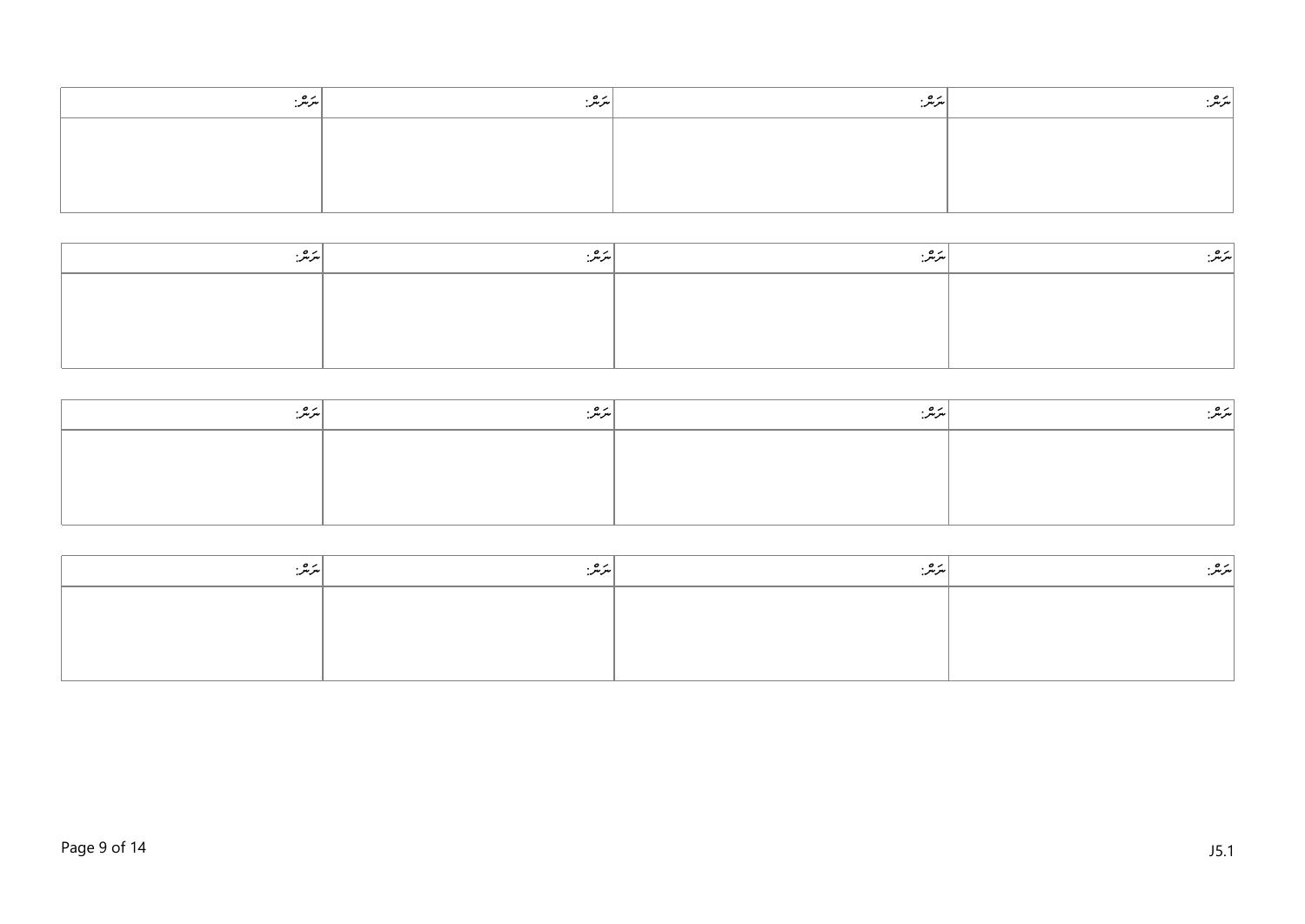| ير هو . | $\overline{\phantom{a}}$ | يرمر | اير هنه. |
|---------|--------------------------|------|----------|
|         |                          |      |          |
|         |                          |      |          |
|         |                          |      |          |

| ىر تىر: | $\circ$ $\sim$<br>" سرسر . | يبرحه | o . |
|---------|----------------------------|-------|-----|
|         |                            |       |     |
|         |                            |       |     |
|         |                            |       |     |

| انترنثر: | ر ه |  |
|----------|-----|--|
|          |     |  |
|          |     |  |
|          |     |  |

|  | . ه |
|--|-----|
|  |     |
|  |     |
|  |     |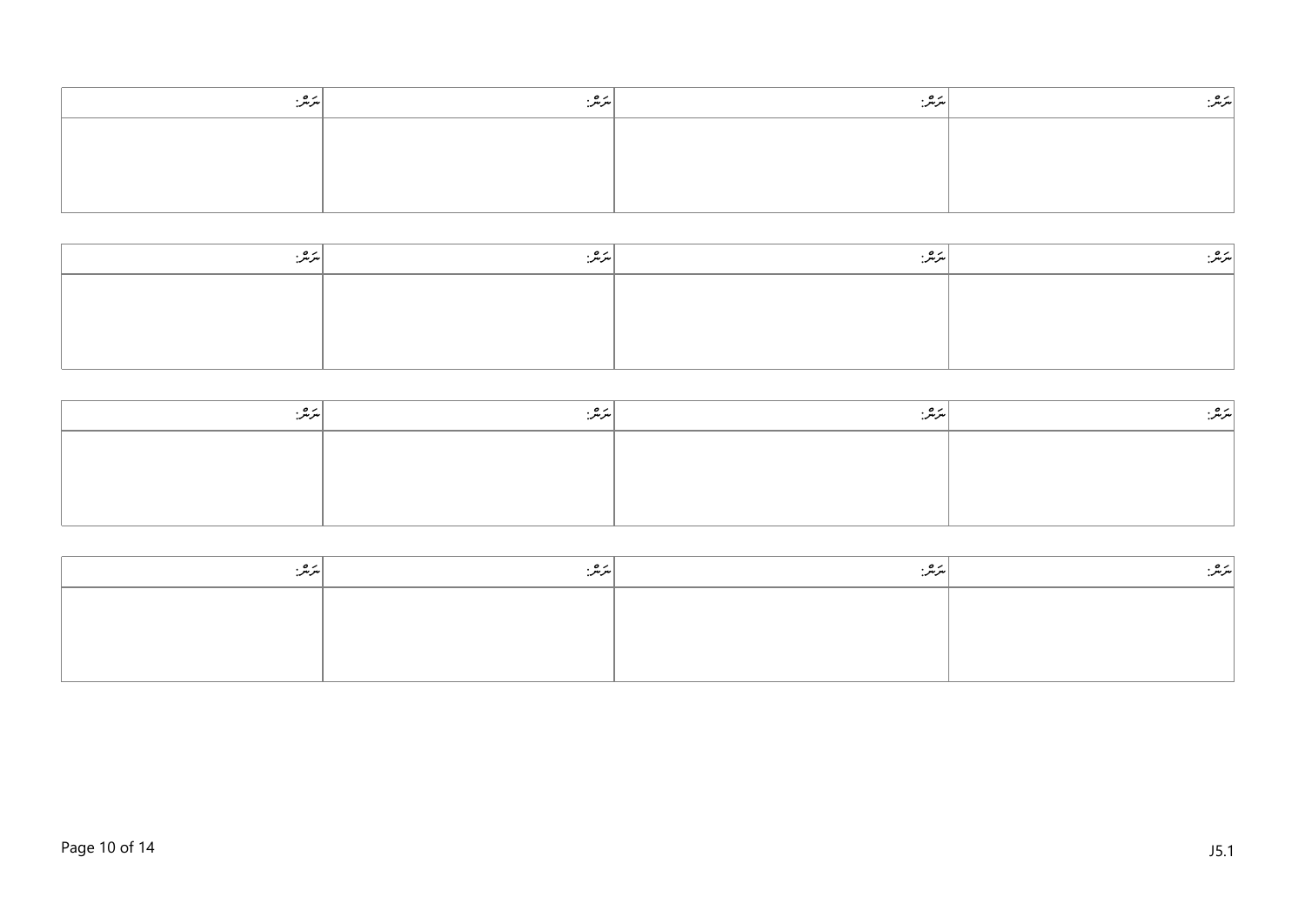| ير هو . | $\overline{\phantom{a}}$ | يرمر | اير هنه. |
|---------|--------------------------|------|----------|
|         |                          |      |          |
|         |                          |      |          |
|         |                          |      |          |

| ىر تىر: | $\circ$ $\sim$<br>" سرسر . | يبرحه | o . |
|---------|----------------------------|-------|-----|
|         |                            |       |     |
|         |                            |       |     |
|         |                            |       |     |

| ابترىثر: | $^{\circ}$<br>. . |  |
|----------|-------------------|--|
|          |                   |  |
|          |                   |  |
|          |                   |  |

|  | . ه |
|--|-----|
|  |     |
|  |     |
|  |     |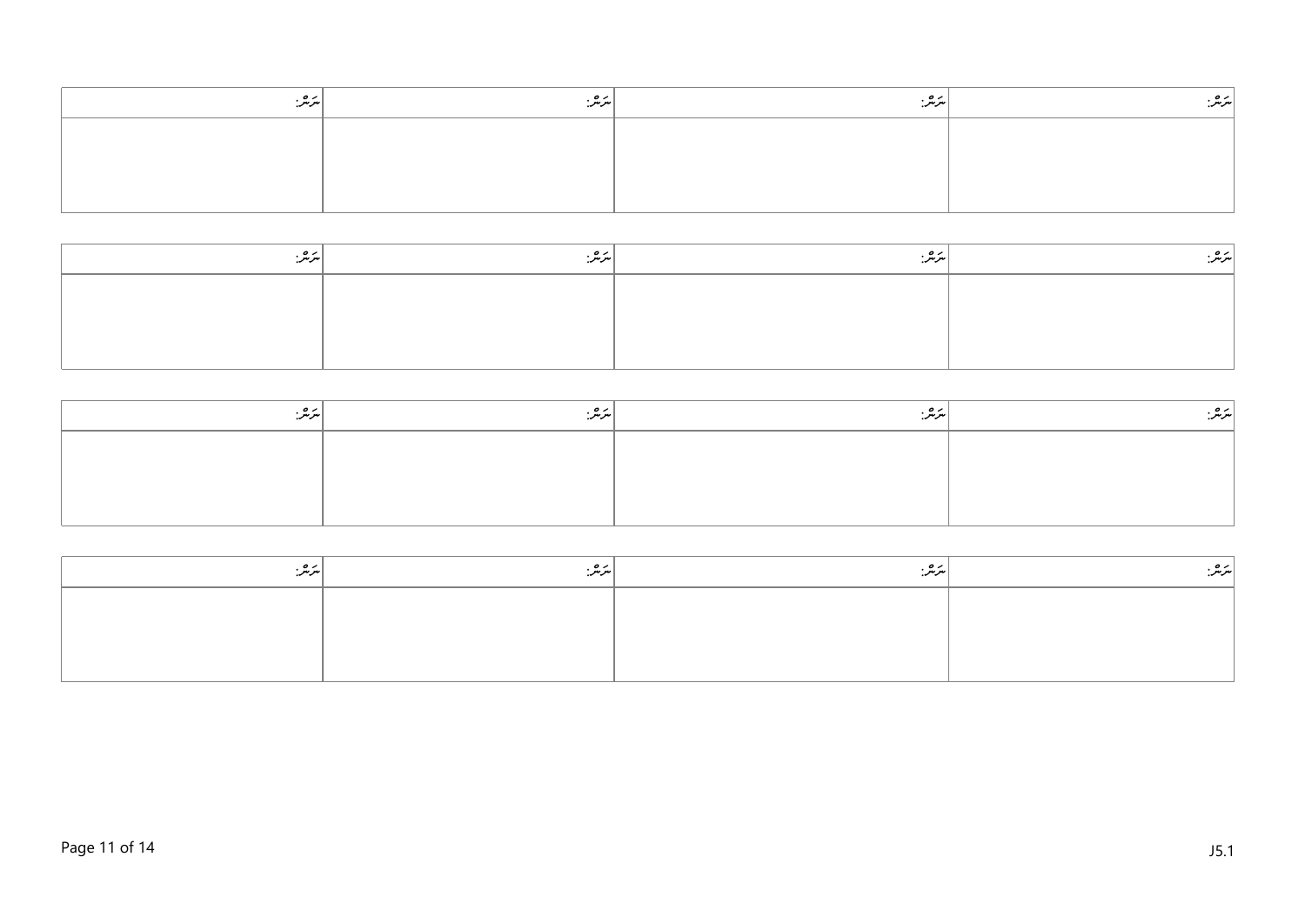| $\cdot$ | 。 | $\frac{\circ}{\cdot}$ | $\sim$<br>سرسر |
|---------|---|-----------------------|----------------|
|         |   |                       |                |
|         |   |                       |                |
|         |   |                       |                |

| ايرعر: | ر ه<br>. . |  |
|--------|------------|--|
|        |            |  |
|        |            |  |
|        |            |  |

| بر ه | . ه | $\overline{\phantom{0}}$<br>سرسر |  |
|------|-----|----------------------------------|--|
|      |     |                                  |  |
|      |     |                                  |  |
|      |     |                                  |  |

| 。<br>. س | ىرىىر |  |
|----------|-------|--|
|          |       |  |
|          |       |  |
|          |       |  |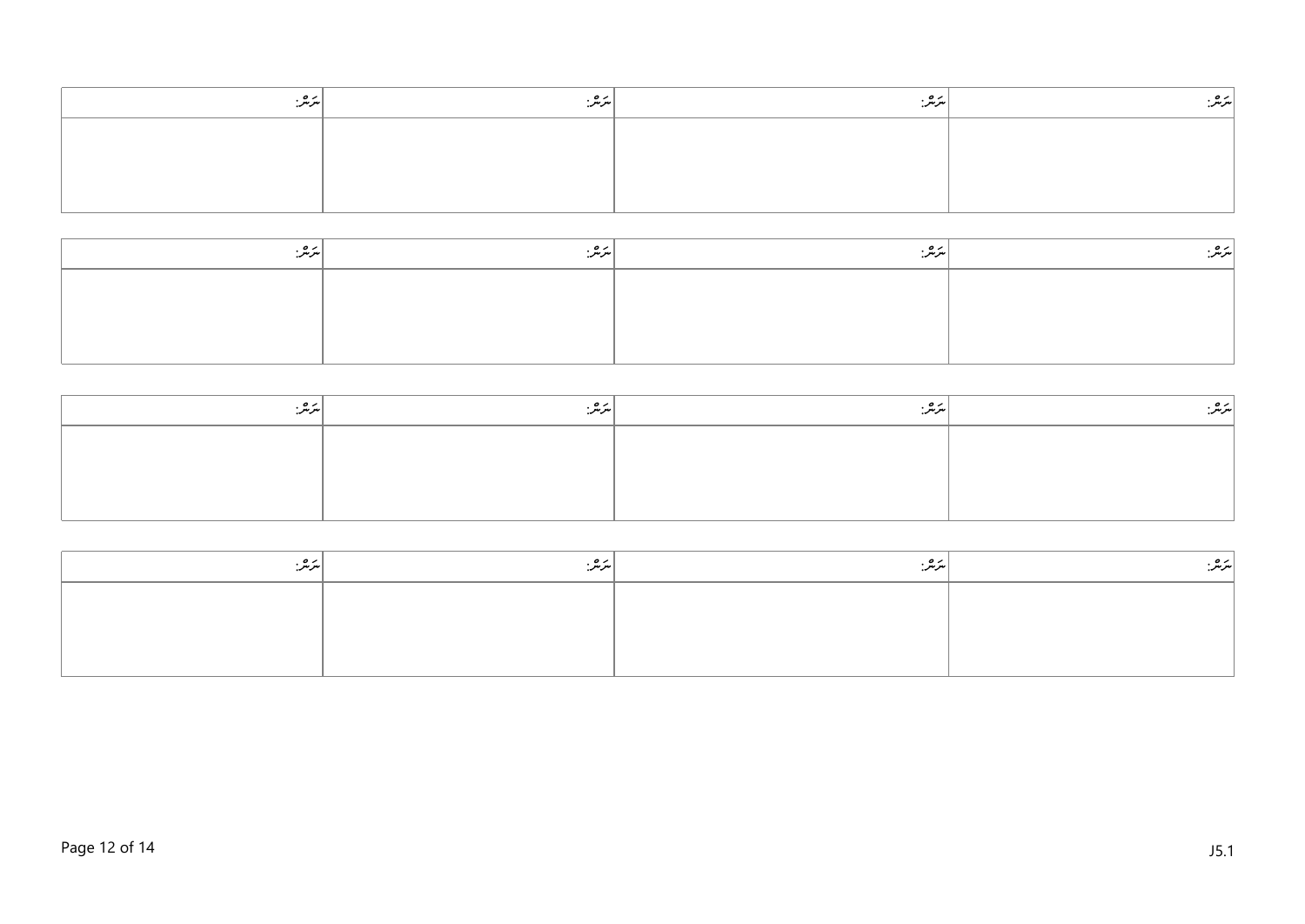| ير هو . | $\overline{\phantom{a}}$ | يرمر | اير هنه. |
|---------|--------------------------|------|----------|
|         |                          |      |          |
|         |                          |      |          |
|         |                          |      |          |

| ىر تىر: | $\circ$ $\sim$<br>" سرسر . | يبرحه | o . |
|---------|----------------------------|-------|-----|
|         |                            |       |     |
|         |                            |       |     |
|         |                            |       |     |

| انترنثر: | ر ه |  |
|----------|-----|--|
|          |     |  |
|          |     |  |
|          |     |  |

|  | . ه |
|--|-----|
|  |     |
|  |     |
|  |     |